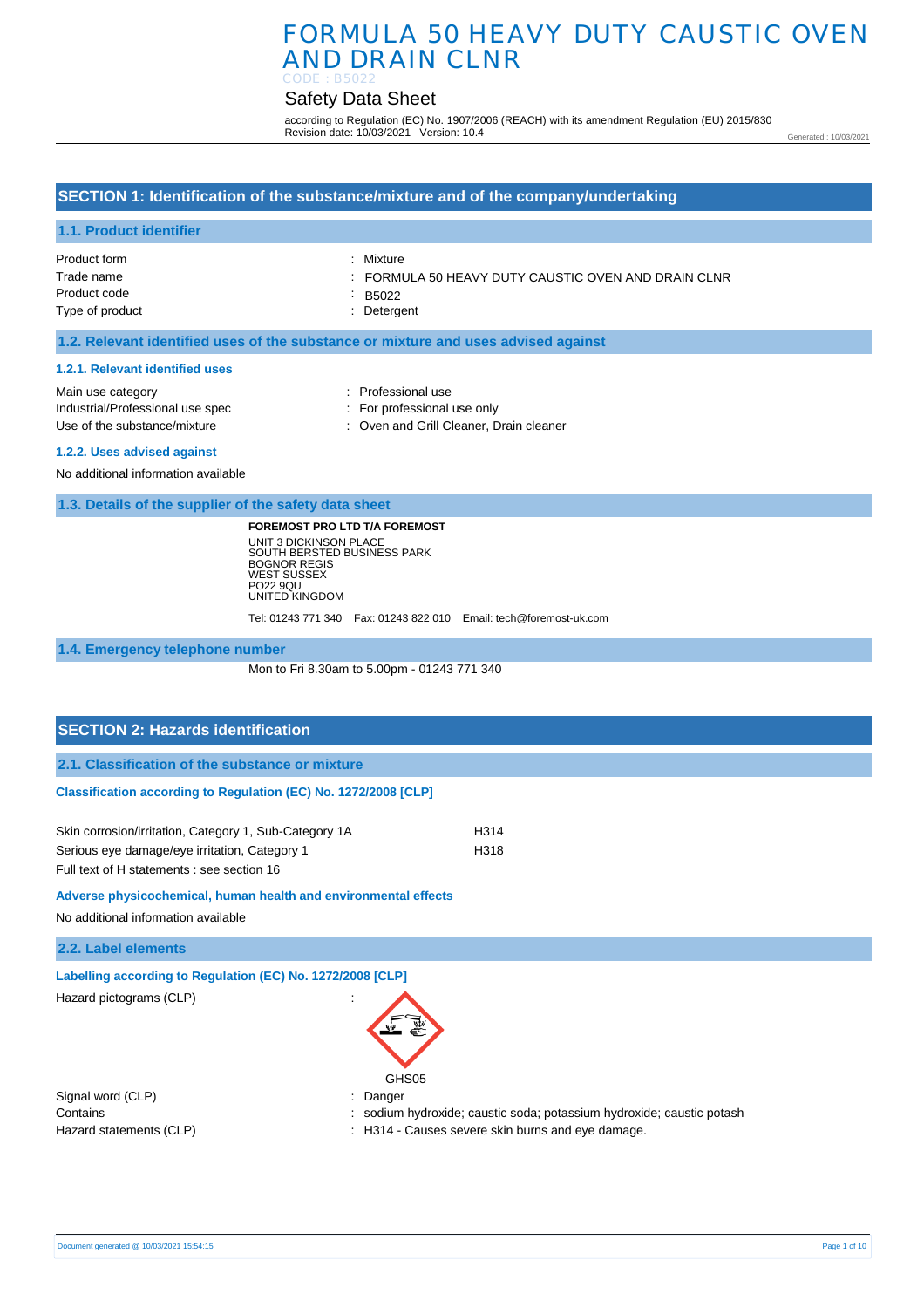according to Regulation (EC) No. 1907/2006 (REACH) with its amendment Regulation (EU) 2015/830

| Precautionary statements (CLP) | : P264 - Wash hands thoroughly after handling.<br>P280 - Wear face protection, protective gloves, protective clothing.<br>P301+P330+P331 - IF SWALLOWED: Rinse mouth. Do NOT induce vomiting.<br>P303+P361+P353 - IF ON SKIN (or hair): Take off immediately all contaminated clothing.<br>Rinse skin with water or shower.<br>P305+P351+P338 - IF IN EYES: Rinse cautiously with water for several minutes. Remove<br>contact lenses, if present and easy to do. Continue rinsing.<br>P315 - Get immediate medical advice/attention.<br>P405 - Store locked up. |
|--------------------------------|------------------------------------------------------------------------------------------------------------------------------------------------------------------------------------------------------------------------------------------------------------------------------------------------------------------------------------------------------------------------------------------------------------------------------------------------------------------------------------------------------------------------------------------------------------------|
|                                |                                                                                                                                                                                                                                                                                                                                                                                                                                                                                                                                                                  |

## **2.3. Other hazards**

No additional information available

# **SECTION 3: Composition/information on ingredients**

## **3.1. Substances**

## Not applicable

## **3.2. Mixtures**

| <b>Name</b>                                                                                                | <b>Product identifier</b>                                                                               | $\%$      | <b>Classification according to</b><br><b>Regulation (EC) No.</b><br>1272/2008 [CLP] |
|------------------------------------------------------------------------------------------------------------|---------------------------------------------------------------------------------------------------------|-----------|-------------------------------------------------------------------------------------|
| sodium hydroxide; caustic soda<br>substance with national workplace exposure limit(s)<br>$ $ (IE, GB)      | (CAS-No.) 1310-73-2<br>(EC-No.) 215-185-5<br>(EC Index-No.) 011-002-00-6<br>(REACH-no) 01-2119457892-27 | $15 - 30$ | Skin Corr. 1A. H314                                                                 |
| potassium hydroxide; caustic potash<br>substance with national workplace exposure limit(s)<br>$ $ (IE, GB) | (CAS-No.) 1310-58-3<br>(EC-No.) 215-181-3<br>(EC Index-No.) 019-002-00-8<br>(REACH-no) 01-2119487136-33 | $5 - 10$  | Acute Tox. 4 (Oral), H302<br>Skin Corr. 1A, H314                                    |

| <b>Specific concentration limits:</b> |                                                                                                         |                                                                                                                                                       |  |
|---------------------------------------|---------------------------------------------------------------------------------------------------------|-------------------------------------------------------------------------------------------------------------------------------------------------------|--|
| <b>Name</b>                           | <b>Product identifier</b>                                                                               | <b>Specific concentration limits</b>                                                                                                                  |  |
| sodium hydroxide; caustic soda        | (CAS-No.) 1310-73-2<br>(EC-No.) 215-185-5<br>(EC Index-No.) 011-002-00-6<br>(REACH-no) 01-2119457892-27 | $(0.5 \leq C < 2)$ Skin Irrit. 2, H315<br>$(0.5 \leq C < 2)$ Eye Irrit. 2, H319<br>(2 ≤C < 5) Skin Corr. 1B, H314<br>(5 ≤C ≤ 100) Skin Corr. 1A, H314 |  |
| potassium hydroxide; caustic potash   | (CAS-No.) 1310-58-3<br>(EC-No.) 215-181-3<br>(EC Index-No.) 019-002-00-8<br>(REACH-no) 01-2119487136-33 | $(0.5 \leq C < 2)$ Skin Irrit. 2, H315<br>$(0.5 \leq C < 2)$ Eye Irrit. 2, H319<br>(2 ≤C < 5) Skin Corr. 1B, H314<br>(5 ≤C ≤ 100) Skin Corr. 1A, H314 |  |

Full text of H-statements: see section 16

# **SECTION 4: First aid measures**

| 4.1. Description of first aid measures |                                                                                                                                                                   |
|----------------------------------------|-------------------------------------------------------------------------------------------------------------------------------------------------------------------|
| First-aid measures general             | : Get medical advice/attention if you feel unwell.                                                                                                                |
| First-aid measures after inhalation    | : Remove person to fresh air and keep comfortable for breathing.                                                                                                  |
| First-aid measures after skin contact  | : Wash skin with plenty of water. Take off immediately all contaminated clothing and wash it<br>before reuse. Get immediate medical advice/attention.             |
| First-aid measures after eye contact   | : Rinse cautiously with water for several minutes. Remove contact lenses, if present and easy<br>to do. Continue rinsing. Get immediate medical advice/attention. |
| First-aid measures after ingestion     | : Do NOT induce vomiting. Rinse mouth. Drink plenty of water. Get medical advice/attention.                                                                       |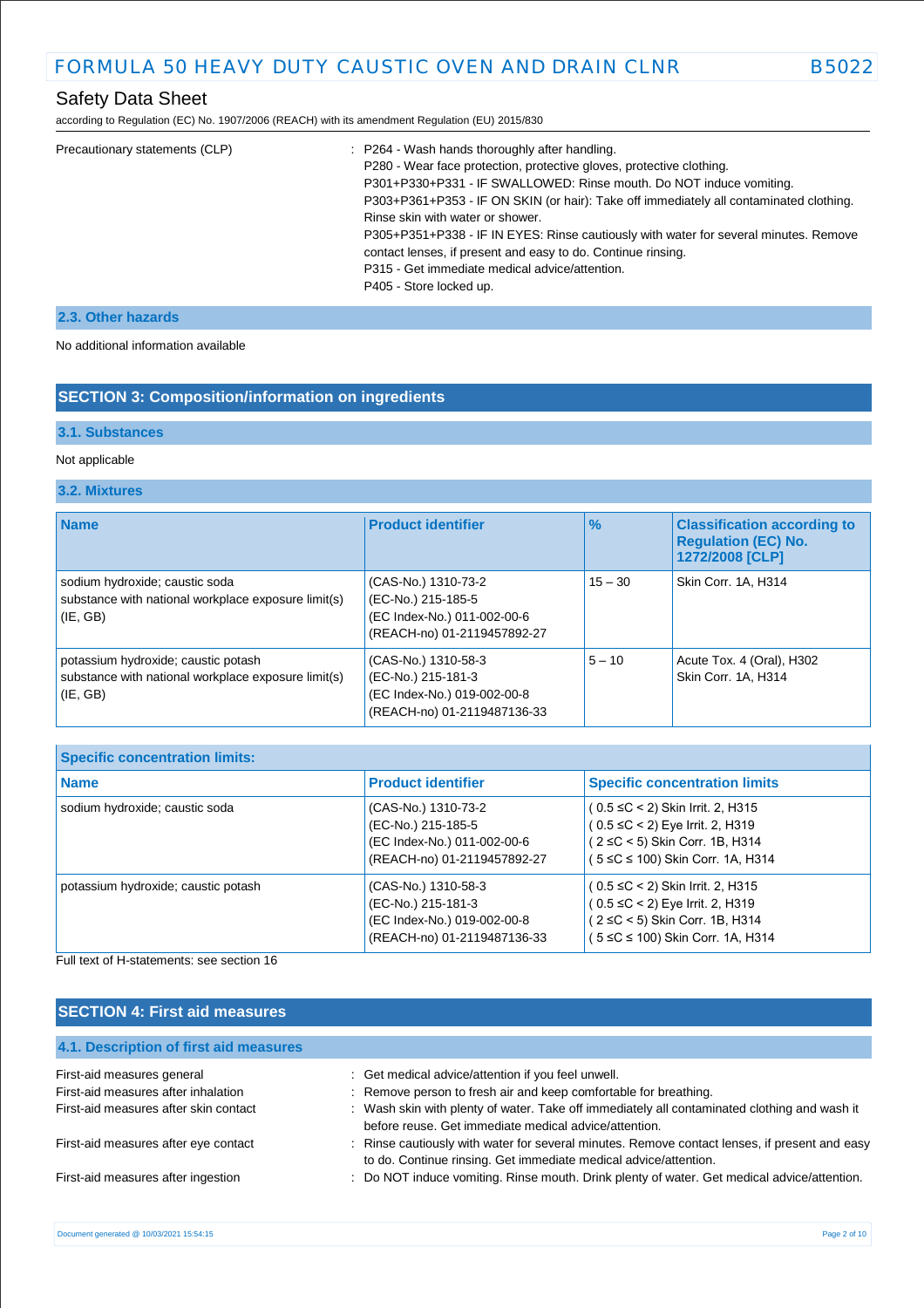according to Regulation (EC) No. 1907/2006 (REACH) with its amendment Regulation (EU) 2015/830

# **4.2. Most important symptoms and effects, both acute and delayed**

| Symptoms/effects after inhalation   | : May $ci$ |
|-------------------------------------|------------|
| Symptoms/effects after skin contact | : Burns.   |
| Symptoms/effects after eye contact  | : Cause    |
| Symptoms/effects after ingestion    | : Burns.   |

- : May cause respiratory irritation. : Burns. : Causes serious eye damage.
- 

**4.3. Indication of any immediate medical attention and special treatment needed**

Treat symptomatically.

## **SECTION 5: Firefighting measures**

| 5.1. Extinguishing media                                   |                                     |  |
|------------------------------------------------------------|-------------------------------------|--|
| Suitable extinguishing media                               | : Carbon dioxide. Dry powder. Foam. |  |
| 5.2. Special hazards arising from the substance or mixture |                                     |  |
| Hazardous decomposition products in case of fire           | : Corrosive vapours.                |  |
| 5.3. Advice for firefighters                               |                                     |  |

No additional information available

# **SECTION 6: Accidental release measures 6.1. Personal precautions, protective equipment and emergency procedures 6.1.1. For non-emergency personnel**  Emergency procedures **in the example of the example of the Evacuate unnecessary personnel. 6.1.2. For emergency responders**  Protective equipment **interval and the COV** versional protective equipment as required. **6.2. Environmental precautions** Avoid release to the environment. **6.3. Methods and material for containment and cleaning up** For containment  $\qquad \qquad$ : Collect spillage. Methods for cleaning up **interpret in the spills** with inert solids, such as clay or diatomaceous earth as soon as possible.

### **6.4. Reference to other sections**

For further information refer to section 8: "Exposure controls/personal protection". For further information refer to section 13.

| <b>SECTION 7: Handling and storage</b>                                                                                           |                                                                                                                                                                                                       |
|----------------------------------------------------------------------------------------------------------------------------------|-------------------------------------------------------------------------------------------------------------------------------------------------------------------------------------------------------|
| 7.1. Precautions for safe handling                                                                                               |                                                                                                                                                                                                       |
| Precautions for safe handling<br>Hygiene measures                                                                                | : Avoid contact with skin and eyes.<br>Do not eat, drink or smoke when using this product.<br>÷                                                                                                       |
| 7.2. Conditions for safe storage, including any incompatibilities                                                                |                                                                                                                                                                                                       |
| <b>Technical measures</b><br>Storage conditions<br>Incompatible products<br>Incompatible materials<br>Special rules on packaging | Does not require any specific or particular technical measures.<br>÷<br>: Keep container closed when not in use.<br>: Oxidizing agent. Strong acids.<br>: Metals.<br>Keep only in original container. |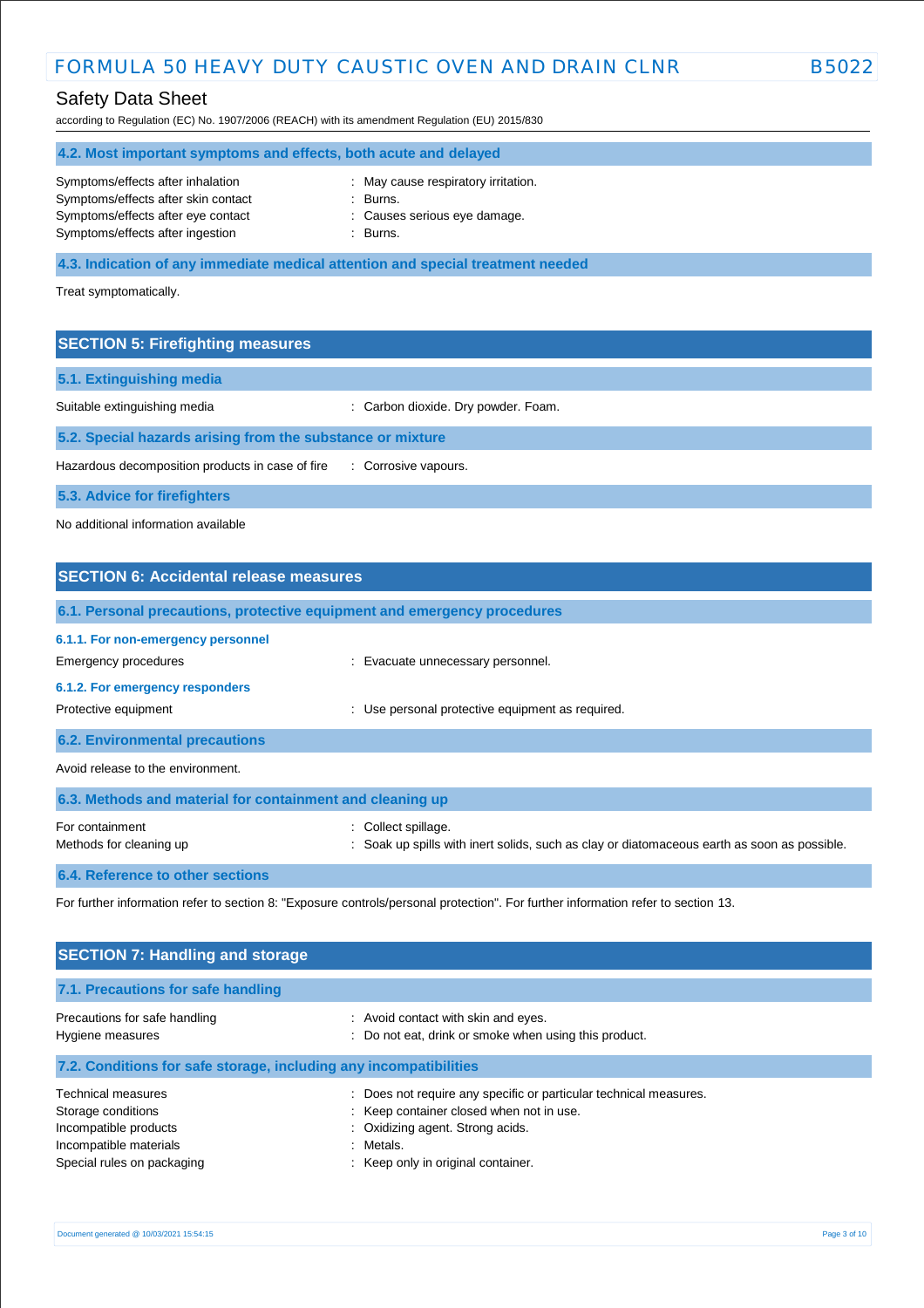## Safety Data Sheet

according to Regulation (EC) No. 1907/2006 (REACH) with its amendment Regulation (EU) 2015/830

## **7.3. Specific end use(s)**

No additional information available

## **SECTION 8: Exposure controls/personal protection**

**8.1. Control parameters**

**8.1.1 National occupational exposure and biological limit values** 

| sodium hydroxide; caustic soda (1310-73-2)           |                    |  |
|------------------------------------------------------|--------------------|--|
| <b>Ireland - Occupational Exposure Limits</b>        |                    |  |
| Local name                                           | Sodium hydroxide   |  |
| <b>OEL STEL</b>                                      | $2 \text{ mg/m}^3$ |  |
| <b>United Kingdom - Occupational Exposure Limits</b> |                    |  |
| Local name                                           | Sodium hydroxide   |  |
| <b>WEL STEL (OEL STEL)</b>                           | $2 \text{ mg/m}^3$ |  |

| potassium hydroxide; caustic potash (1310-58-3)      |                                                           |  |
|------------------------------------------------------|-----------------------------------------------------------|--|
| <b>Ireland - Occupational Exposure Limits</b>        |                                                           |  |
| Local name                                           | Potassium hydroxide                                       |  |
| OEL STEL                                             | $2$ mg/m <sup>3</sup>                                     |  |
| Regulatory reference                                 | Code of Practice for the Chemical Agents Regulations 2018 |  |
| <b>United Kingdom - Occupational Exposure Limits</b> |                                                           |  |
| Local name                                           | Potassium hydroxide                                       |  |
| WEL STEL (OEL STEL)                                  | $2 \text{ mg/m}^3$                                        |  |
| Regulatory reference                                 | EH40/2005 (Third edition, 2018). HSE                      |  |

## **8.1.2. Recommended monitoring procedures**

No additional information available

### **8.1.3. Air contaminants formed**

No additional information available

### **8.1.4. DNEL and PNEC**

No additional information available

### **8.1.5. Control banding**

No additional information available

## **8.2. Exposure controls**

#### **8.2.1. Appropriate engineering controls**

No additional information available

## **8.2.2. Personal protection equipment**

### **Personal protective equipment symbol(s):**



### **8.2.2.1. Eye and face protection**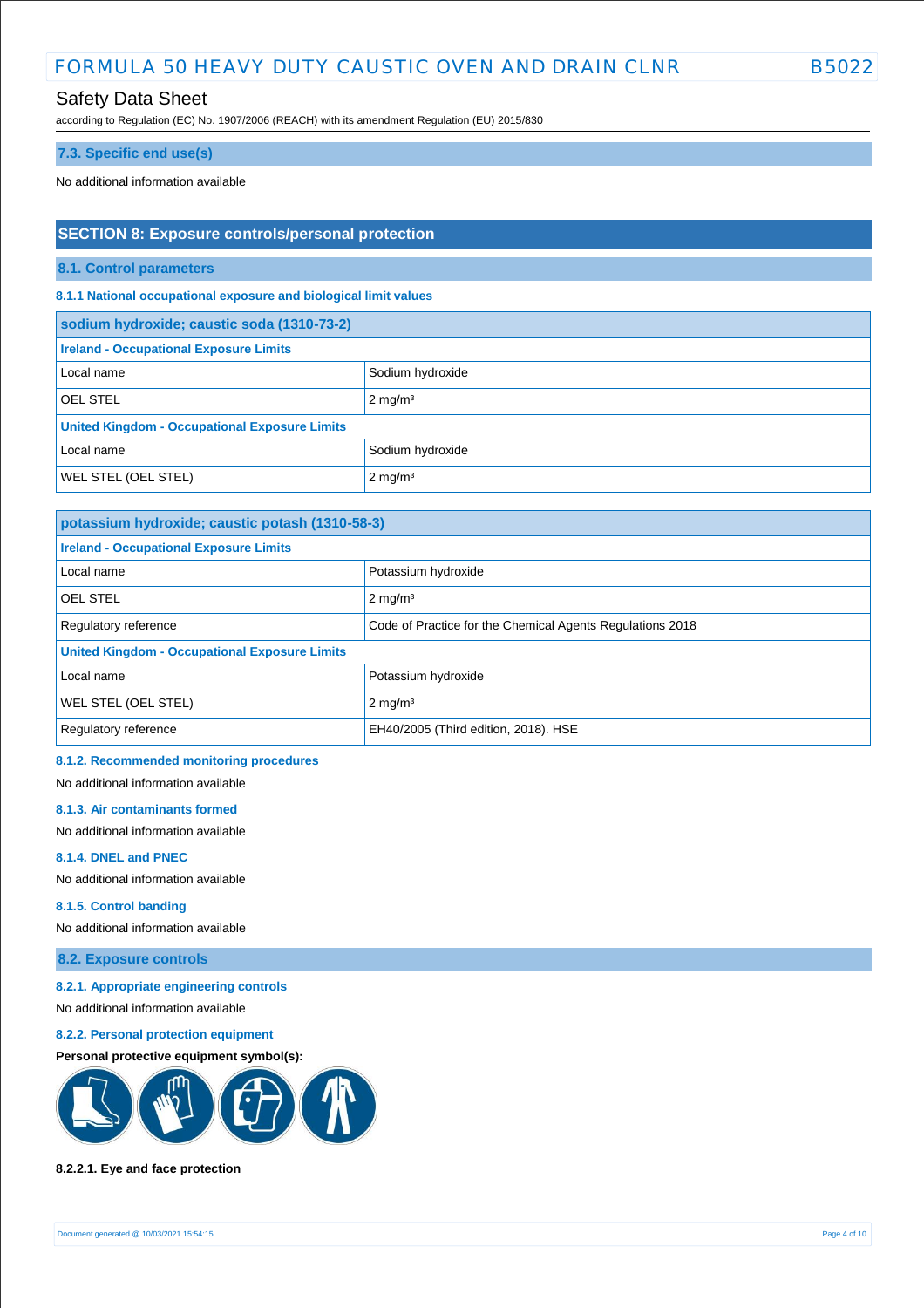# Safety Data Sheet

according to Regulation (EC) No. 1907/2006 (REACH) with its amendment Regulation (EU) 2015/830

| Face shield. EN 166 |  |
|---------------------|--|

### **8.2.2.2. Skin protection**

**Skin and body protection:**

Wear suitable protective clothing

### **Hand protection:**

Chemical resistant gloves (according to European standard EN 374 or equivalent). Nitrile rubber gloves

| Other skin protection<br>Materials for protective clothing: |  |
|-------------------------------------------------------------|--|
| Safety boots. PICM008                                       |  |
|                                                             |  |

### **8.2.2.3. Respiratory protection**

**Respiratory protection:**

Not required for normal conditions of use

### **8.2.2.4. Thermal hazards**

No additional information available

### **8.2.3. Environmental exposure controls**

No additional information available

## **SECTION 9: Physical and chemical properties**

## **9.1. Information on basic physical and chemical properties**

| Liquid            |
|-------------------|
| Liquid.           |
| hrown.            |
| odourless.        |
| No data available |
| 13                |
| No data available |
| No data available |
| No data available |
| $\geq 100$ °C     |
| No data available |
| No data available |
| No data available |
| No data available |
| No data available |
| No data available |
| 1.36              |
| Soluble in water. |
| No data available |
| No data available |
| No data available |
| No data available |
| No data available |
| No data available |
|                   |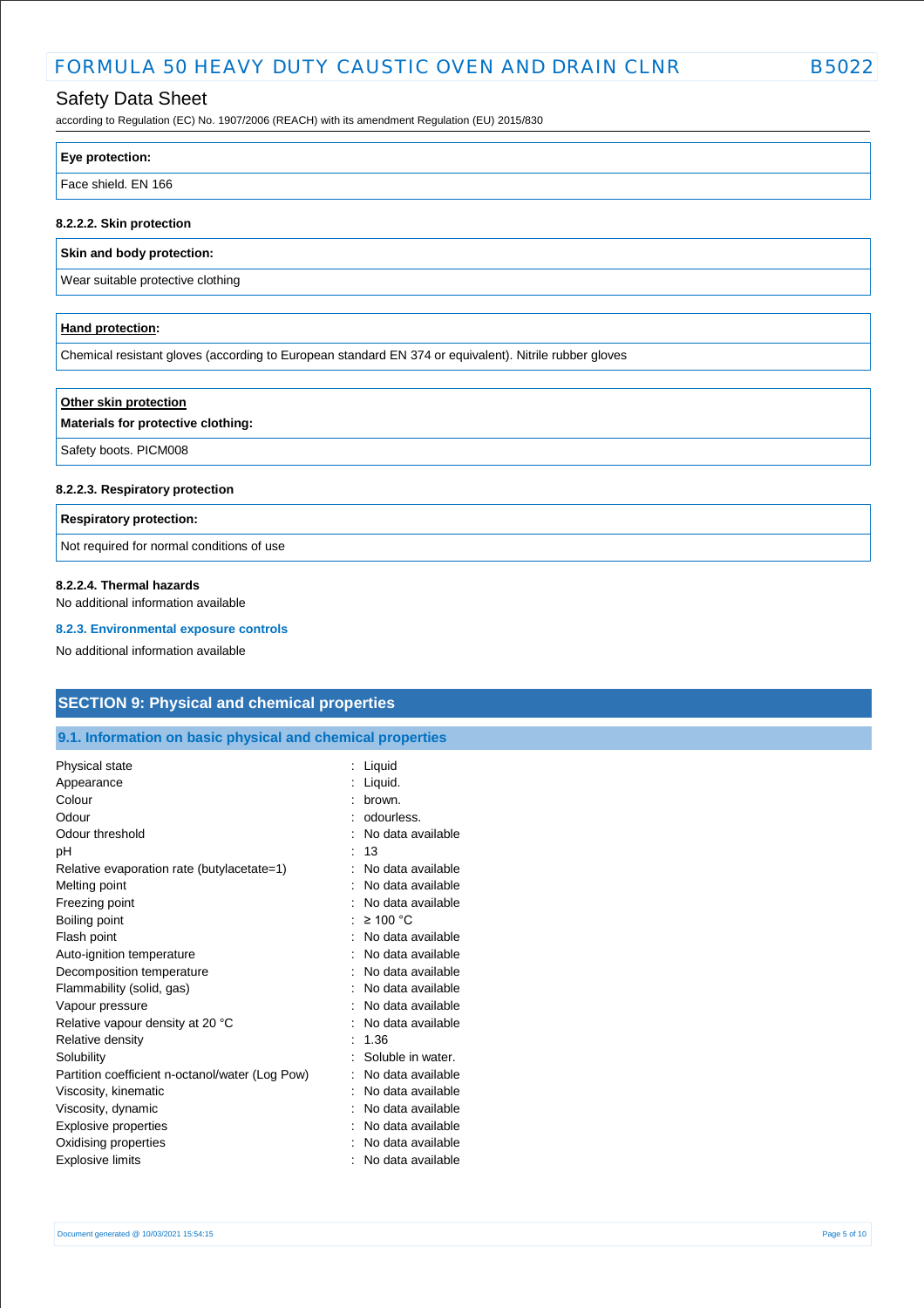## Safety Data Sheet

according to Regulation (EC) No. 1907/2006 (REACH) with its amendment Regulation (EU) 2015/830

### **9.2. Other information**

No additional information available

## **SECTION 10: Stability and reactivity**

### **10.1. Reactivity**

The product is non-reactive under normal conditions of use, storage and transport.

**10.2. Chemical stability**

Stable under normal conditions of use.

**10.3. Possibility of hazardous reactions**

No dangerous reactions known under normal conditions of use.

**10.4. Conditions to avoid**

None under recommended storage and handling conditions (see section 7).

**10.5. Incompatible materials**

Metals. Acids.

**10.6. Hazardous decomposition products**

Under normal conditions of storage and use, hazardous decomposition products should not be produced.

| <b>SECTION 11: Toxicological information</b>           |                                        |
|--------------------------------------------------------|----------------------------------------|
| 11.1 Information on toxicological effects              |                                        |
| Acute toxicity (oral)                                  | : Not classified                       |
| Acute toxicity (dermal)<br>Acute toxicity (inhalation) | Not classified<br>: Not classified     |
| Skin corrosion/irritation                              | : Causes severe skin burns.<br>pH: 13  |
| Serious eye damage/irritation                          | : Causes serious eye damage.<br>pH: 13 |
| Respiratory or skin sensitisation                      | : Not classified                       |
| Germ cell mutagenicity                                 | : Not classified                       |
| Carcinogenicity                                        | : Not classified                       |
| Reproductive toxicity                                  | Not classified<br>÷                    |
| STOT-single exposure                                   | : Not classified                       |
| STOT-repeated exposure                                 | Not classified<br>÷                    |
| Aspiration hazard                                      | Not classified<br>÷.                   |

|                | <b>SECTION 12: Ecological information</b>        |                                  |
|----------------|--------------------------------------------------|----------------------------------|
| 12.1. Toxicity |                                                  |                                  |
| (acute)        | Hazardous to the aquatic environment, short-term | : Not classified                 |
| (chronic)      | Hazardous to the aquatic environment, long-term  | Not classified<br>$\mathbb{R}^n$ |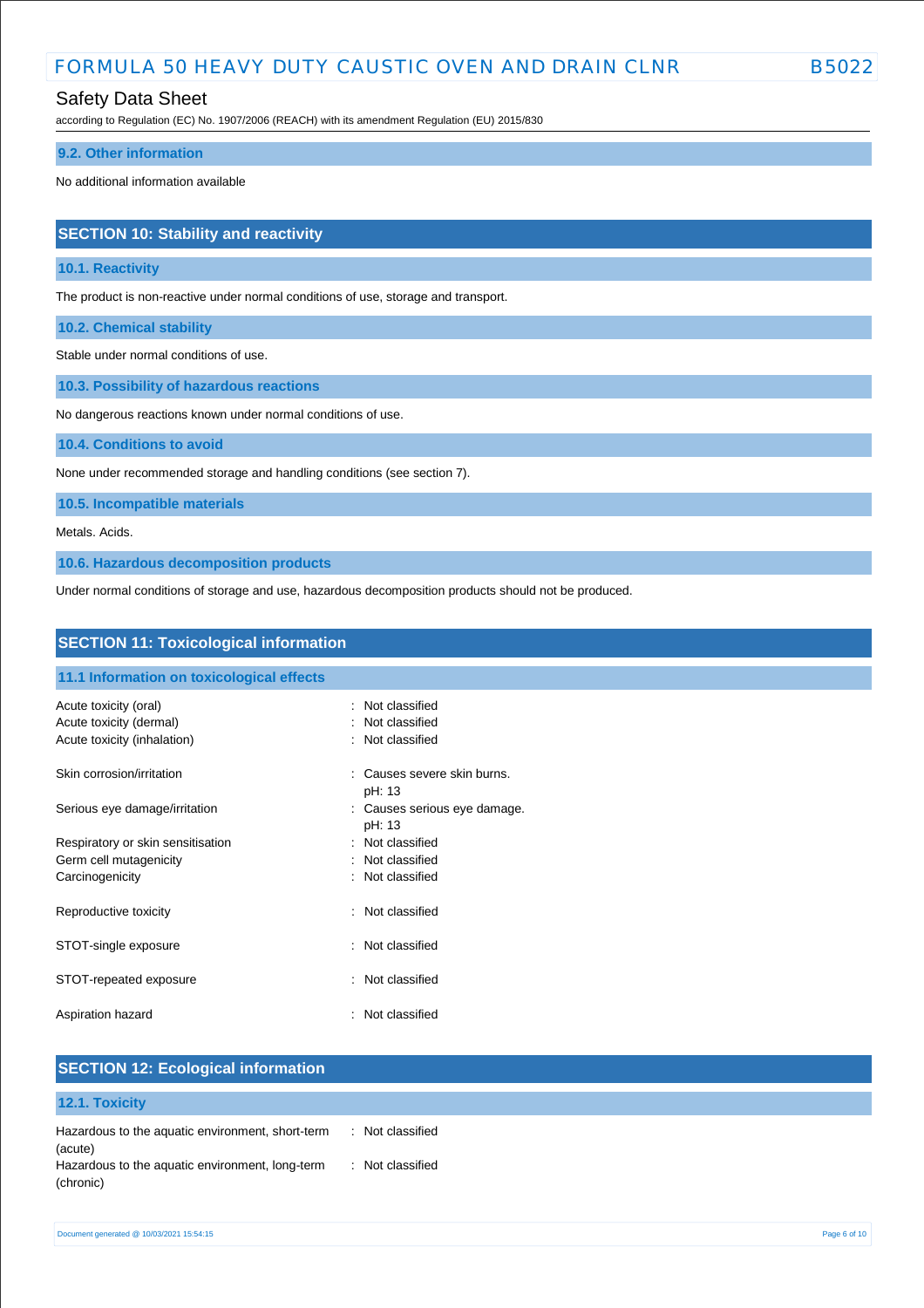# Safety Data Sheet

according to Regulation (EC) No. 1907/2006 (REACH) with its amendment Regulation (EU) 2015/830

| sodium hydroxide; caustic soda (1310-73-2)      |                     |
|-------------------------------------------------|---------------------|
|                                                 |                     |
| LC50 - Fish [1]                                 | $> 35$ mg/l         |
| EC50 - Other aquatic organisms [1]              | > 33 mg/l waterflea |
| 12.2. Persistence and degradability             |                     |
| No additional information available             |                     |
| 12.3. Bioaccumulative potential                 |                     |
| sodium hydroxide; caustic soda (1310-73-2)      |                     |
| Partition coefficient n-octanol/water (Log Pow) | $-3.88$             |
| 12.4. Mobility in soil                          |                     |
| No additional information available             |                     |
| 12.5. Results of PBT and vPvB assessment        |                     |
| No additional information available             |                     |
| 12.6. Other adverse effects                     |                     |
| No additional information available             |                     |
| <b>SECTION 13: Disposal considerations</b>      |                     |

**13.1. Waste treatment methods**

No additional information available

# **SECTION 14: Transport information**

In accordance with ADR / IMDG / IATA

| 14.1 UN number                                                                                                                                                                                                     |                                                                                                                                                                                                                                                                                                        |
|--------------------------------------------------------------------------------------------------------------------------------------------------------------------------------------------------------------------|--------------------------------------------------------------------------------------------------------------------------------------------------------------------------------------------------------------------------------------------------------------------------------------------------------|
| UN-No. (ADR)<br>UN-No. (IMDG)<br>UN-No. (IATA)                                                                                                                                                                     | $:$ UN 1719<br>$:$ UN 1719<br>$:$ UN 1719                                                                                                                                                                                                                                                              |
| 14.2. UN proper shipping name                                                                                                                                                                                      |                                                                                                                                                                                                                                                                                                        |
| Proper Shipping Name (ADR)<br>Proper Shipping Name (IMDG)<br>Proper Shipping Name (IATA)<br>Transport document description (ADR)<br>Transport document description (IMDG)<br>Transport document description (IATA) | : CAUSTIC ALKALI LIQUID, N.O.S.<br>: CAUSTIC ALKALI LIQUID, N.O.S.<br>: Caustic alkali liquid, n.o.s.<br>: UN 1719 CAUSTIC ALKALI LIQUID, N.O.S. (Sodium hydroxide), 8, II, (E)<br>: UN 1719 CAUSTIC ALKALI LIQUID, N.O.S. (SODIUM HYDROXIDE), 8, II<br>: UN 1719 Caustic alkali liquid, n.o.s., 8, II |
| 14.3. Transport hazard class(es)                                                                                                                                                                                   |                                                                                                                                                                                                                                                                                                        |
| <b>ADR</b><br>Transport hazard class(es) (ADR)<br>Danger labels (ADR)                                                                                                                                              | : 8<br>: 8                                                                                                                                                                                                                                                                                             |

| ויושרון נטאוטאט שוו | . - |
|---------------------|-----|
| (ADR)               | : 8 |
|                     |     |

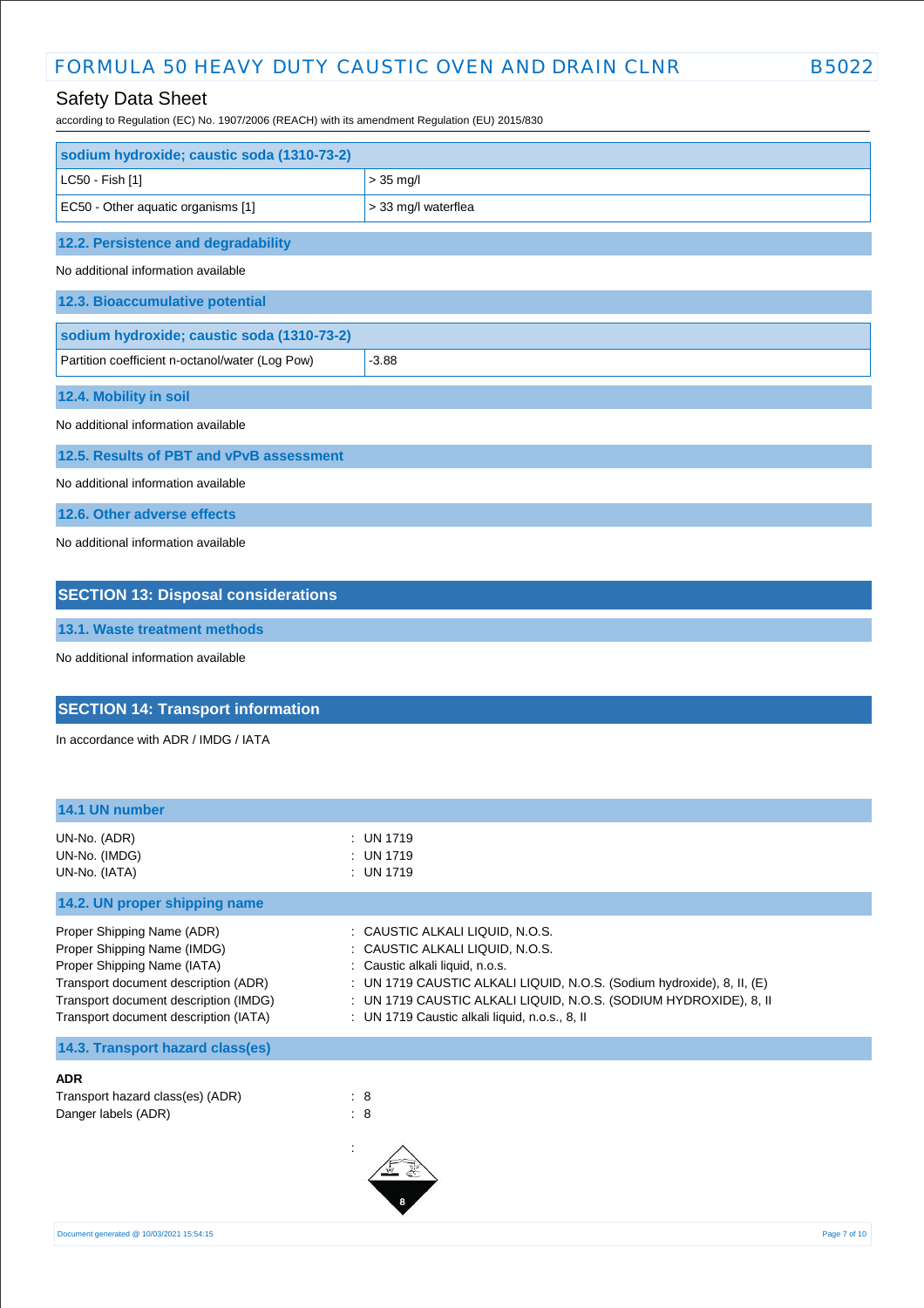according to Regulation (EC) No. 1907/2006 (REACH) with its amendment Regulation (EU) 2015/830

| <b>IMDG</b><br>Transport hazard class(es) (IMDG)<br>Danger labels (IMDG) | $\therefore$ 8<br>$\therefore$ 8       |
|--------------------------------------------------------------------------|----------------------------------------|
|                                                                          |                                        |
| <b>IATA</b><br>Transport hazard class(es) (IATA)<br>Danger labels (IATA) | $\therefore$ 8<br>: 8                  |
|                                                                          |                                        |
| 14.4. Packing group                                                      |                                        |
| Packing group (ADR)                                                      | $\therefore$ $\parallel$               |
| Packing group (IMDG)                                                     | $\therefore$ $\parallel$               |
| Packing group (IATA)                                                     | $\therefore$ $\parallel$               |
| <b>14.5. Environmental hazards</b>                                       |                                        |
| Dangerous for the environment                                            | : No                                   |
| Marine pollutant                                                         | No<br>÷.                               |
| Other information                                                        | No supplementary information available |
| 14.6. Special precautions for user                                       |                                        |
| <b>Overland transport</b>                                                |                                        |
| Classification code (ADR)                                                | C <sub>5</sub><br>÷                    |
| Special provisions (ADR)                                                 | 274                                    |
| Limited quantities (ADR)                                                 | 11                                     |
| Excepted quantities (ADR)                                                | E <sub>2</sub>                         |
| Packing instructions (ADR)                                               | P001, IBC02                            |
| Mixed packing provisions (ADR)                                           | <b>MP15</b><br>÷                       |
| Portable tank and bulk container instructions (ADR)                      | T11                                    |
| Portable tank and bulk container special provisions<br>(ADR)             | : TP2, TP27                            |
| Tank code (ADR)                                                          | L4BN                                   |
| Vehicle for tank carriage                                                | : AT                                   |
| Transport category (ADR)                                                 | $\overline{2}$<br>÷                    |
| Hazard identification number (Kemler No.)                                | 80<br>$\ddot{\phantom{a}}$             |
| Orange plates                                                            | 80<br>1719                             |
| Tunnel restriction code (ADR)                                            | $\mathbf{E}$                           |
| EAC code                                                                 | : 2R                                   |
| <b>Transport by sea</b>                                                  |                                        |
| Special provisions (IMDG)                                                | : 274                                  |
| Limited quantities (IMDG)                                                | 1 <sub>L</sub><br>÷.                   |
| Excepted quantities (IMDG)<br>Packing instructions (IMDG)                | E <sub>2</sub><br>÷.<br>P001           |
| IBC packing instructions (IMDG)                                          | IBC02<br>$\ddot{\phantom{a}}$          |
| Tank instructions (IMDG)                                                 | $:$ T <sub>11</sub>                    |
| Tank special provisions (IMDG)                                           | TP2, TP27                              |
| EmS-No. (Fire)                                                           | $: F-A$                                |
| EmS-No. (Spillage)                                                       | $S-B$<br>÷.                            |
| Stowage category (IMDG)                                                  | : A                                    |

Document generated @ 10/03/2021 15:54:15 Page 8 of 10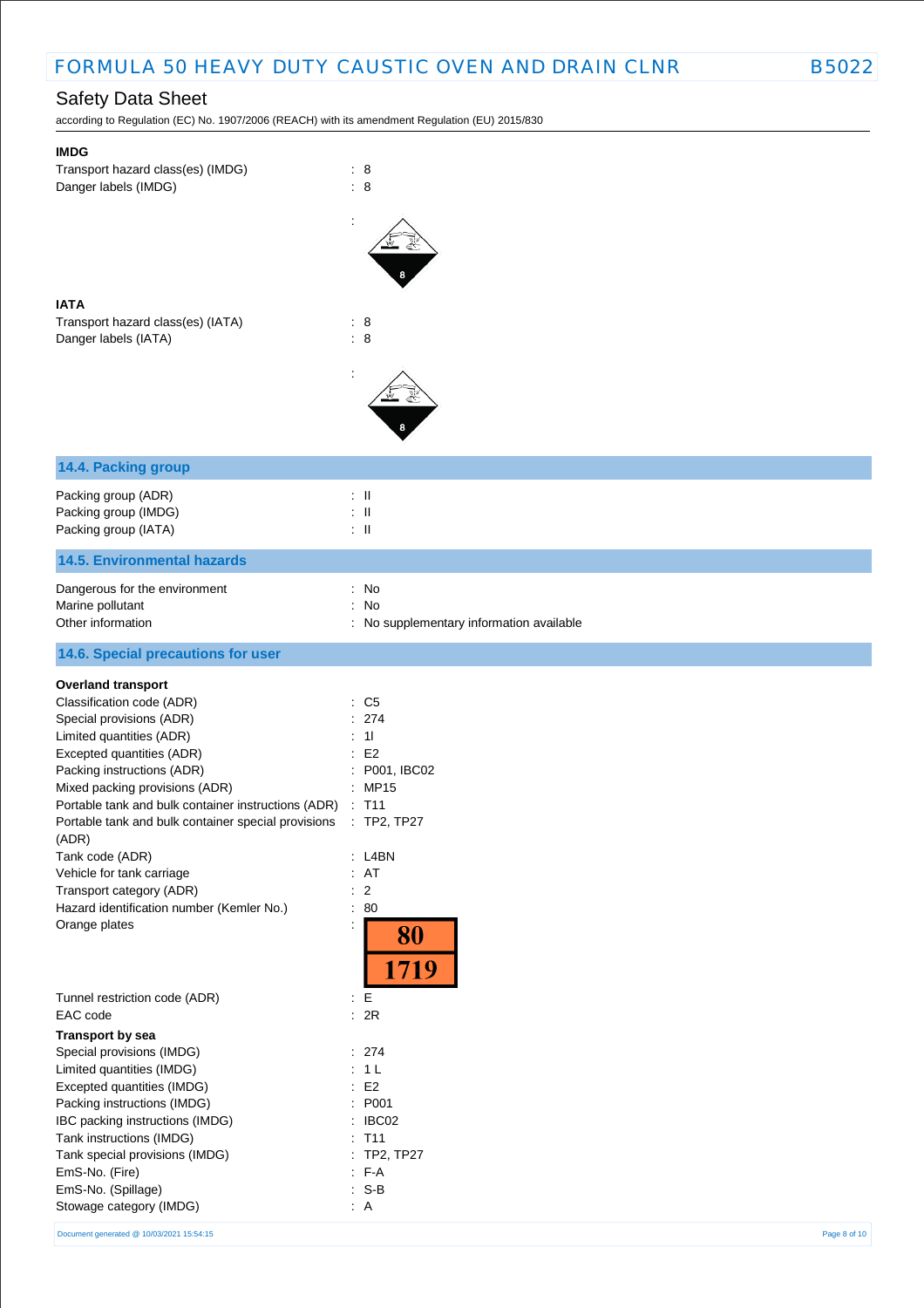according to Regulation (EC) No. 1907/2006 (REACH) with its amendment Regulation (EU) 2015/830

| Air transport                                |        |
|----------------------------------------------|--------|
| PCA Excepted quantities (IATA)               | : E2   |
| PCA Limited quantities (IATA)                | : Y840 |
| PCA limited quantity max net quantity (IATA) | : 0.5L |
| PCA packing instructions (IATA)              | : 851  |
| PCA max net quantity (IATA)                  | : 1L   |
| CAO packing instructions (IATA)              | : 855  |
| CAO max net quantity (IATA)                  | : 30L  |
| Special provisions (IATA)                    | : A3   |
| ERG code (IATA)                              | : 8L   |
|                                              |        |

### **14.7. Transport in bulk according to Annex II of Marpol and the IBC Code**

IBC code : Not applicable.

## **SECTION 15: Regulatory information**

**15.1. Safety, health and environmental regulations/legislation specific for the substance or mixture**

### **15.1.1. EU-Regulations**

Contains no REACH substances with Annex XVII restrictions

Contains no substance on the REACH candidate list

Contains no REACH Annex XIV substances

Contains no substance subject to Regulation (EU) No 649/2012 of the European Parliament and of the Council of 4 July 2012 concerning the export and import of hazardous chemicals.

Contains no substance subject to Regulation (EU) No 2019/1021 of the European Parliament and of the Council of 20 June 2019 on persistent organic pollutants

| Detergent Regulation (648/2004/EC): Labelling of contents: |         |
|------------------------------------------------------------|---------|
| <b>Component</b>                                           |         |
| non-ionic surfactants                                      | $< 5\%$ |

#### **15.1.2. National regulations**

## **United Kingdom**

British National Regulations : Commission Regulation (EU) 2015/830 of 28 May 2015 amending Regulation (EC) No 1907/2006 of the European Parliament and of the Council on the Registration, Evaluation, Authorisation and Restriction of Chemicals (REACH). Classification Labelling Packaging Regulation; Regulation (EC) No 1272/2008. Detergent Regulation (648/2004/EC).

## **15.2. Chemical safety assessment**

No additional information available

## **SECTION 16: Other information**

| <b>Full text of H- and EUH-statements:</b> |                                                        |  |
|--------------------------------------------|--------------------------------------------------------|--|
| Acute Tox. 4 (Oral)                        | Acute toxicity (oral), Category 4                      |  |
| Eye Irrit. 2                               | Serious eye damage/eye irritation, Category 2          |  |
| Skin Corr, 1A                              | Skin corrosion/irritation, Category 1, Sub-Category 1A |  |
| Skin Corr. 1B                              | Skin corrosion/irritation, Category 1, Sub-Category 1B |  |
| Skin Irrit. 2                              | Skin corrosion/irritation, Category 2                  |  |
| H302                                       | Harmful if swallowed.                                  |  |
| H314                                       | Causes severe skin burns and eye damage.               |  |
| H315                                       | Causes skin irritation.                                |  |